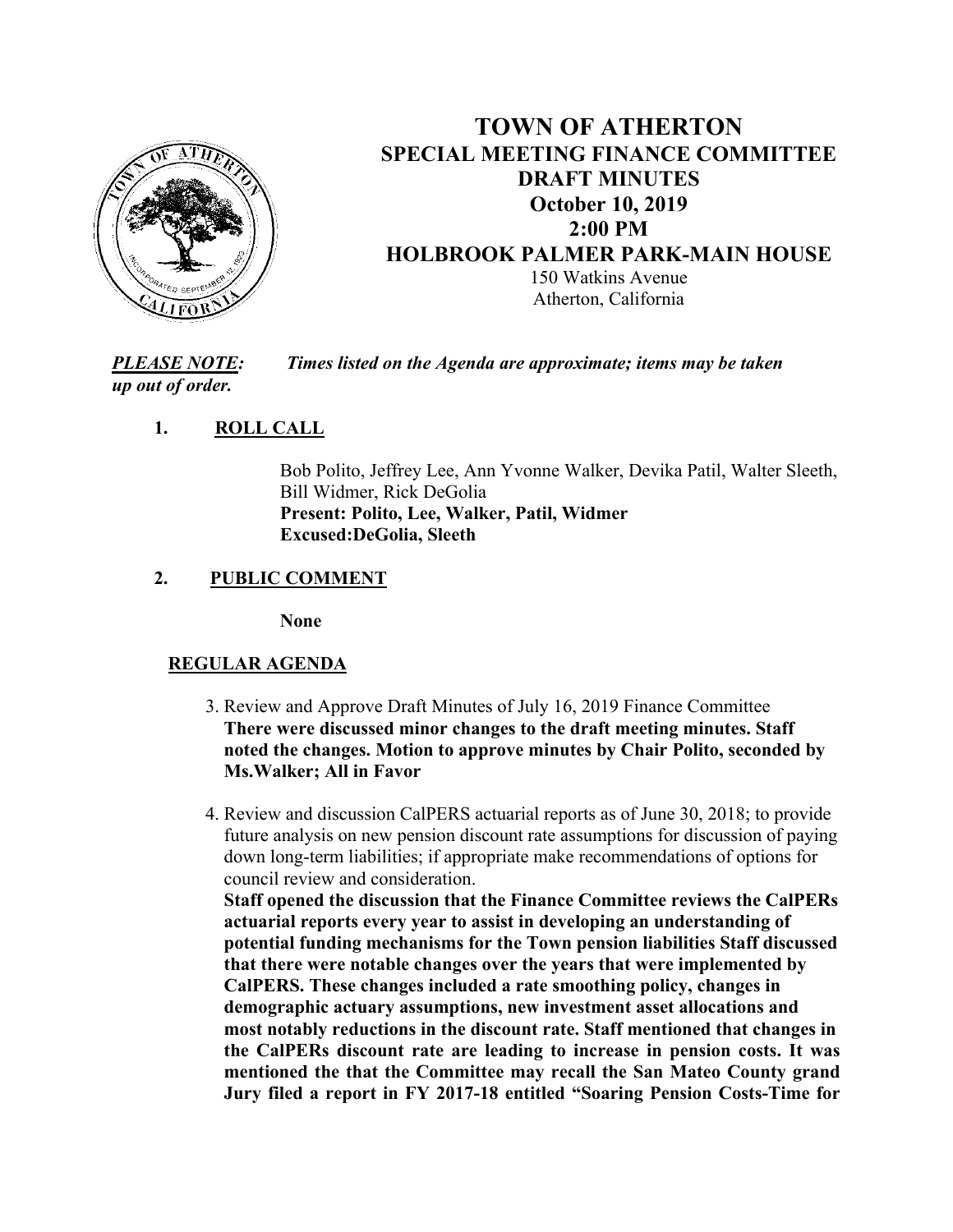**Hard Choices" The report was a focus on three categories of alternative for funding pensions. These included reducing pension payments to CalPERS through paying unfunded liabilities earlier, managing future payments such as contributions to reserves for pension, and adapting to future increases in pension payments by reducing operating costs or seeking revenue enhancements.** 

**Staff highlighted that a new 2018-19 Grand Jury report was released to conduct a follow up on investigation of their previous report to update with agency financial information in an effort to identify what progress has been made by to address pension issues. It was discussed that the CalPERs discount rate reductions began on June 30, 2016 to 7.375% and the current actuary reports are based on a 7% discount rate. It was also discussed that a new amortization policy was adopted and will take effect in 2019 valuation reports. This new amortization schedule will shorten the amortization of gains and losses from 30 years to 20 years and eliminates the five-year ramp down. There were high level discussions on changes to the normal employer costs and projected future contributions for miscellaneous and public safety employees. Staff presented that the value of assets can be found on page 5 of the reports It was illustrated that the miscellaneous employees unfunded liability was \$5.1 Million and public safety employees unfunded liability of \$13.03 Million. It results in a total unfunded pension liability of \$18.1 Million, an increase of \$2.4 Million from previous year.** 

**Discussion ensued about the pension liabilities and Mayor Widmer mention that the unfunded liability of \$18 Million was a lot. It was discussed that currently any money the Town has is going to the Civic Center Construction project. Suggestion was to review and possibly may be appropriate that the Finance Committee make a recommendation to the Council. One recommendation that the Town use ERAF funding once to pay down pension liabilities. It was reiterated that this would be appropriate once the Civic Center was done. Member Mr. Lee opined that Mayor Widmer suggestion makes a lot of sense once the cash flow is settled with the construction of the Civic Center. It was discussed and suggested that a formal statement be made to the City Council regarding the focus on paying down pension liabilities. It was reiterated that there is no support in putting money in the Pension Rate Stabilization Trust account currently. The committee supports recommending a formal statement to the City Council that once the Civic Center project is complete, funding towards paying down unfunded pension liabilities would be implemented. Staff discussed that it would work on a formal statement for committee review.** 

 5. Report on cash flow planning for the Civic Center Project-Funding options presented to City Council. Receive, Discuss, and File the report. **This item was a review and discussion of City Council September 4, 2019 report "Review, discussion, and direction on cash flow planning and**